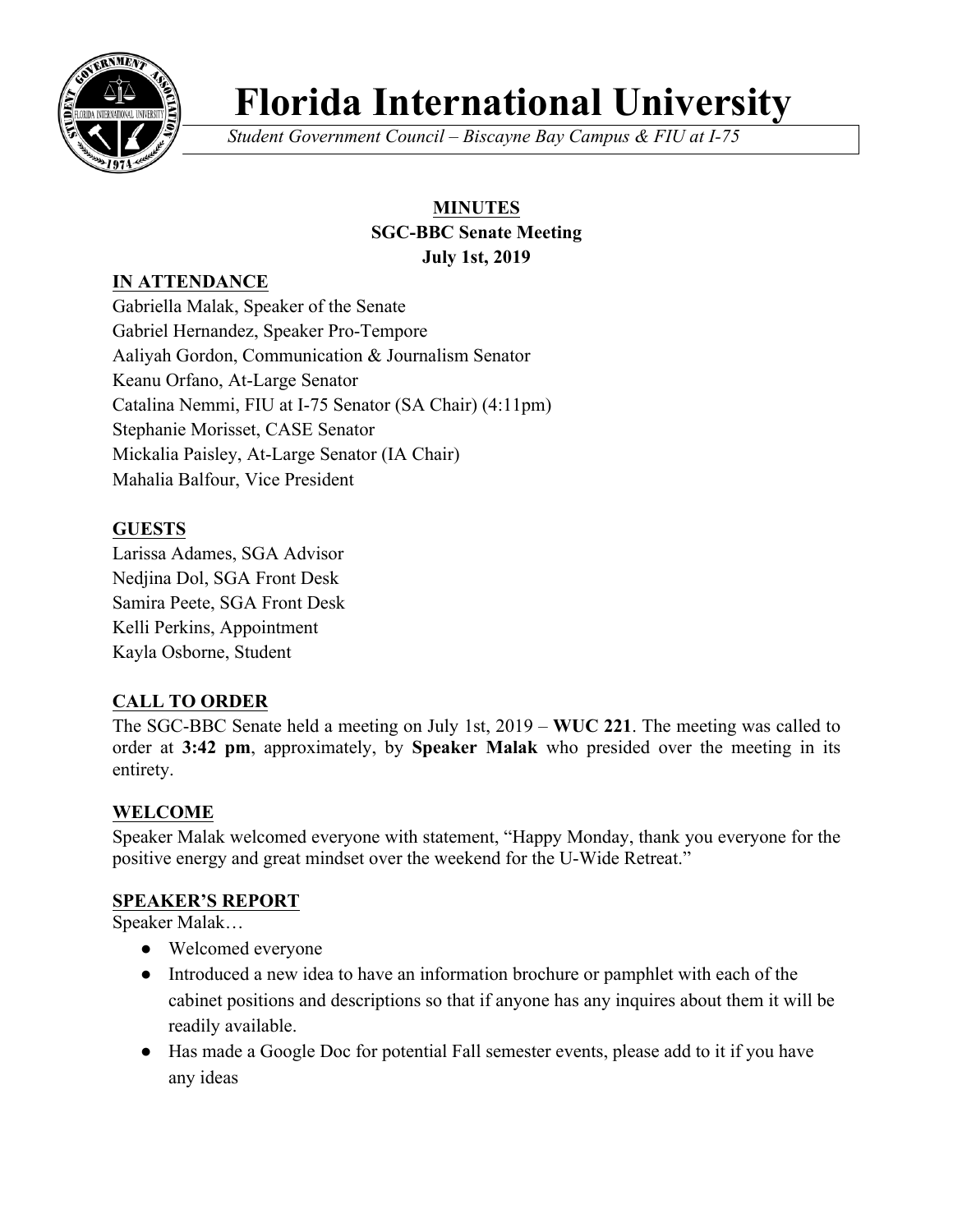● Wants to have a BBC Council Retreat similar to the U-wide retreat so everyone can get to know each person individually and understand everyone's strengths and weaknesses.

### **VICE PRESIDENT REPORT**

Vice President Balfour...

- Welcomed everyone. Had a productive day.
- Went to the clinic asked for the dietician… going to be doing some further investigation
- Has a meeting with Dr. DeSantis after she returns from her trip on Monday July 14th.
- After speaking a nurse there she wants to start reaching/promoting events to faculty and staff because some are interested in attending events
- Planning a reunion for SGCBBC officials during homecoming week

#### **SPEAKER PRO'S REPORT**

Speaker Pro Hernandez…

- Apologized for arriving late
- In terms of office improvement wants everyone's input on what could be improved on in terms of the aesthetic affinity of the office
- Finished the survey for the outdoor activation has to contact Dr. Montgomery and Ms. Adames on the next steps
- Would like to collect council members availability for the Fall semester but can hold off on that until a later date
- Retreat was a success, met a lot of Senators from MMC and gained a lot of knowledge.

## **ADVISOR'S REPORT**

Ms. Adames …

• No report

Dr. Montgomery…

• Spoke to Scott Jones about the SGA lounge. He is open to making that space less inviting to the MAST students and more formally the SGA lounge. There is a possibility of putting something on the windows to overlook Panther Square.

#### **OLD BUSINESS**

#### **1. Approval of the Minutes**

Senator Orfano moves to approve Senate Meeting Minutes of 6.24.2019. Senator Gordon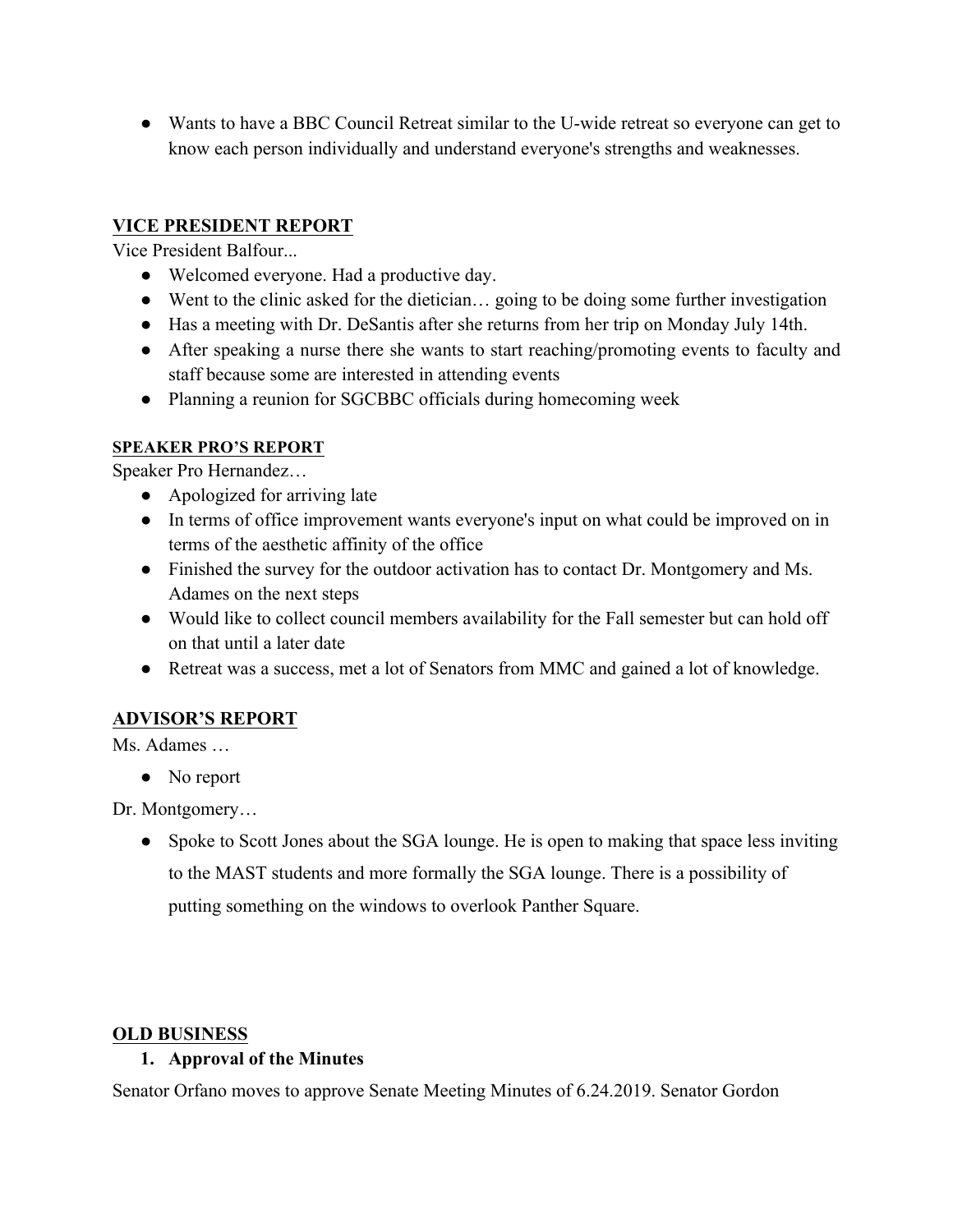seconded. Motion passed unanimously.

#### **NEW BUSINESS**

#### **President Ho Fung and Speaker Malak…**

- Discussed and explained on the various SGC-BBC values that everyone in the office should embody when interacting with others
	- a. SGC-BBC Values<br>i. Positivity
		- i. Positivity<br>ii. Preparedne
			- ii. Preparedness<br>iii. Passion
			- iii. Passion<br>iv. Resiliem
			- Resiliency
			- v. Responsibility<br>vi. Respect
			- Respect
- Discussion of Senate Agenda Goals
	- Senator Orfano's goal for the year is to get more SIPA classes here at BBC
	- Senator Gordon's goal was to create more opportunities for student internships
- Week of Welcome Ideas
	- Speaker Malak…
	- $\circ$  If you do have ideas for the Week of Welcome please submit them by next week Friday (July 12th) so that it can make it on the calendar on time.
- Appointment for Public Relations Manager i. Kelli Perkins

Ms. Perkins introduces herself and elaborates on why she is fit for the position.

Floor is open to  $Q&A$  for 5 minutes.

Senator Orfano moves to extend Q&A for 2 minutes. Speaker Pro Hernandez seconds.

Senator Orfano moves to appoint Kelli Perkins as the Public Relations Manager Senator Paisley seconds.

## Roll Call

Speaker Malak- Yea Speaker Pro Hernandez- Yea Senator Orfano- Yea Senator Paisley- Yea Senator Nemmi- Yea Senator Morisset- Yea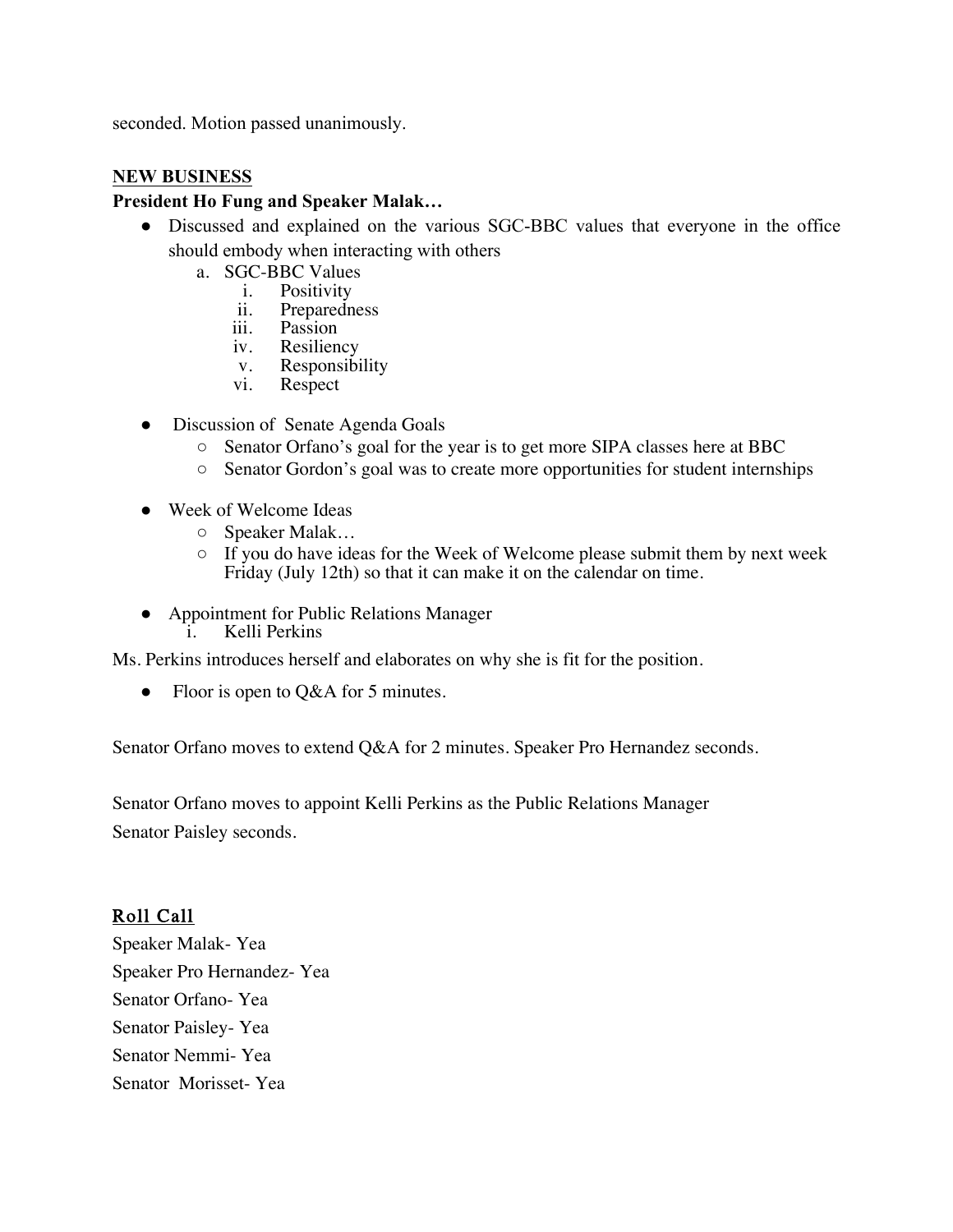Senator Gordon - Yea

With a vote of 7/0/0, the motion passes for Kelli Perkins to be the Public Relations Manager.

#### **DISCUSSION**

#### **A. Student Concerns**

No student concerns were discussed.

#### **REPORTS**

#### **A. Senator's Report**

Senator Nemmi…

- Has spoke with Diana at 1-75
- There will be an Art Therapy Session on December 3rd from 4:30pm -6:30pm for finals week
- Community event with movies and food trucks will either be December 6th or 7th
- Midterm Motivation will be October 8th from 4:30pm-6:30pm
- Has finished the survey questions and will submit them to Diana to make sure they are good. The survey is about what classes students would like to see at the Biscayne Bay campus and the 1-75 and their transportation habits.

#### **B. President's Report**

President Ho Fung...

- Met with Dr. DeSantis last week Friday and got to share her priorities for the year. He gave her connections to individuals to help reach goals for the year.
- Wants to expand on the kayaking and spoke with Elias to collab on something
- Wants to connect and collab with Panther Power
- Is going to have a meeting with Vice President Balfour with Vice Provost Ortiz
- Having the first pop-up tomorrow (July 2nd) to recruit and get feedback

#### **ANNOUNCEMENT**

- Conversations with Panthers July 2nd
	- a. 12-2 pm AC2 Forum
- Stress Relief Week Summer
	- a. FIU at I-75, Mon-Thurs, July 15th-18th, 4:30PM-6:30PM
- Bayview Move-In August 24
- Freshman Convocation, August 25
- Week Of Welcome
	- a. FIU at I-75 Mon-Thurs, August 26th-29th 4:30PM-6:30 PM